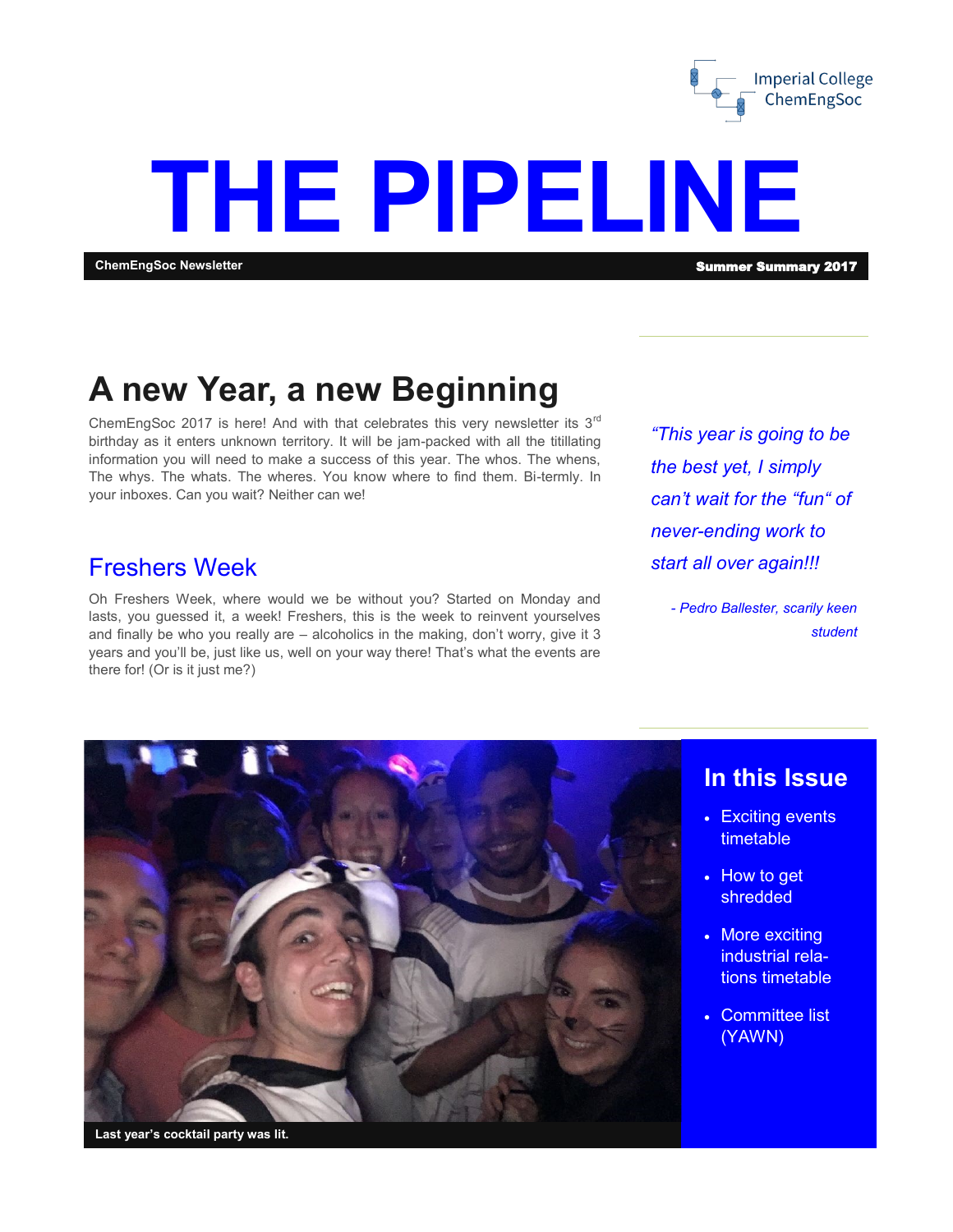

## **Autumn Term Events**

What can I say! We've really put it on for you! Held nothing back! And now you're in the know, your excuses are worthless.

Friday 6<sup>th</sup> October – **Buddies' Lunch + IceBreakers** – Design Rooms. 1<sup>st</sup> years! This is where you meet your ChemEng Parents! Need I say more? Thought not.

Monday 9th October – **Welcome Dinner** – Queen's Tower Rooms. This one's for you 1<sup>st</sup> years/exchange students! Do not miss it. Legendary evening followed by after party at Belushi's.

Thursday 26th October – **Pub Quiz** – Union Bar. Pub + Quiz = Pub Quiz. I reckon you can work the rest out. Most fun if you take part as a family. Just saying!

Monday 6<sup>th</sup> November – **Cocktail Party** – Metric. We've all heard the rumours. (Trust me, they're ALL true ) After party? Of course, who are we kidding?

Tuesday 5th December – **Christmas Dinner** – Strada Royal Festival Hall. Let's all finish the term and the year on a high! Two weeks before term finishes.

Thursday 14<sup>th</sup> December – **Pub Crawl** – classic Fulham route. Closer to the end of the year, but not quite there yet, either way, make the most of this as a family (probably in the rain)

## **A CALL FOR HELP**

Please. I need help. THE PIPELINE has a history of struggling for content, so help me rectify (pun most definitely intended) this problem by sending me all the material you have.

This could be anything at all, I am in such dire need of material, that I will accept pretty much anything at this stage. Some people call me desperate. I call it "being in a little bit of a fiddle".

Anything from awkward photos you took during freshers or any events afterwards to serious thesis length prose will be heartily welcomed and put straight into the newsletter without a second thought or even a moment's hesitation. I might regret that.



**Our 2017 Frank Morton's Badminton's team who were cruelly denied a place on the podium by an unscrupulous rival**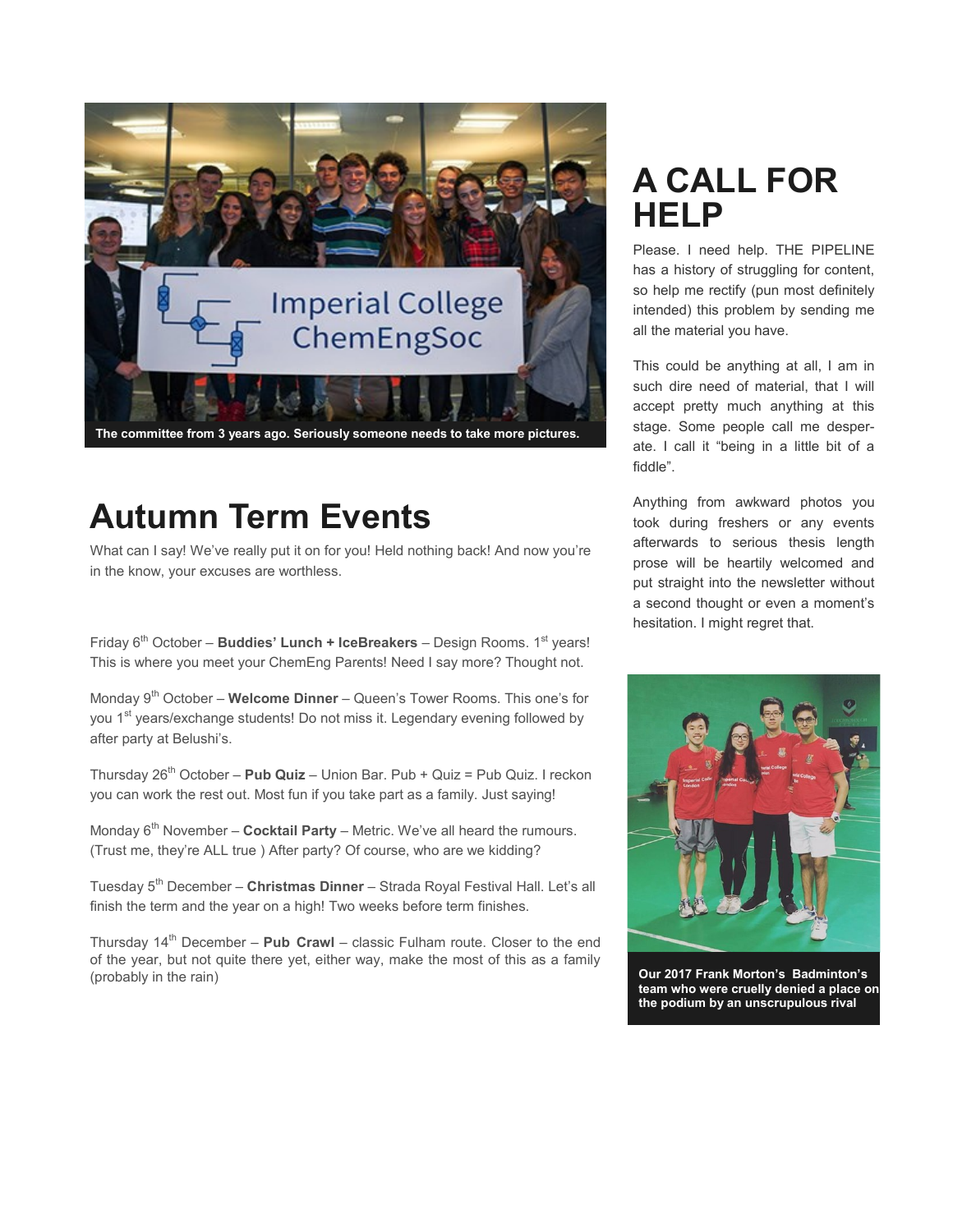#### **ChemEngSoc Sports**

This is something close to my heart and plays a vital role in our society as a community. We have multiple sports teams and of course the biggest event of the year: Frank Mortons.

More info is to follow on all of this but things you can expect to have a great time at this year:

- Frank Morton 2018 presents: LEEDS
- ChemEngSoc 1st XI football team. Plays in the halls league. Dominates.
- ChemEngSoc Sunday league footie blokes. Plays in the CGCU league. Has a pint after.
- ChemEngSoc Basketball. TBC.
- **CGCU Football** League. The powers tell us it's back!

Sports are a great way to make a load of new friends, have a great time and stay fit and healthy.

You don't have to be any good or have any experience at all to participate in any of the teams, you just have to be ready to have a good time.



## **Industrial Relations**

Our industrial relations team work their socks off to get the big boys to come in, introduce themselves (as if we hadn't heard of Shell, BP, P&G or Exxon) and then sponsor our events. Talks and presentations with a possibility of free lunch will happen. For who you ask? For you!!! First come, first served applies.

Thursday 5<sup>th</sup> October – **BP Bookprize** – Design Rooms. If you aced your exams, you get a, wait for it, big book about chemical engineering – well done you!

Tuesday 10<sup>th</sup> October – **Shell Day** – Design Rooms. Shell give a presentation and show the first 80 students through the door how to correctly fill in the applications.

Thursday 12<sup>th</sup> October - Exxon Lunchtime Presentation - Exxon representatives attempt to convince  $3<sup>rd</sup>$  and  $4<sup>th</sup>$  years to send in their applications.

Thursday 12th October – **ChemEngSoc Careers Fair**- – Design Rooms. Get an insight on your future careers. May include crystal balls and soothsayers. Or not. Will get back to you on that one. (Will include many companies which you should apply to so definitely worth dropping by.)

Friday 27<sup>th</sup> October – MES Lunchtime Presentation – MES drop by the department, introduce themselves and you get to quiz them! What's not to like?

Thursday 2nd November – **Unilever Lunchtime Presentation** - Unilever representatives attempt to convince  $3<sup>rd</sup>$  and  $4<sup>th</sup>$  years to send in their applications.

Friday 3nd November – **P&G Lunchtime Presentation** – P&G representatives attempt to convince  $3<sup>rd</sup>$  and  $4<sup>th</sup>$  years to send in their applications.

Monday 13<sup>th</sup> November - Schlumberger Lunchtime Presentation - Schlumberger reps attempt to convince  $3<sup>rd</sup>$  and  $4<sup>th</sup>$  years to send in their applications.

Thursday 16<sup>th</sup> November – Alumni Networking Evening – 170 Queen's Gate. First 50  $3<sup>rd</sup>$  + 4<sup>th</sup> year, MSc, PhD and exchange students to sign up get unparalleled access to distinguished alumni.